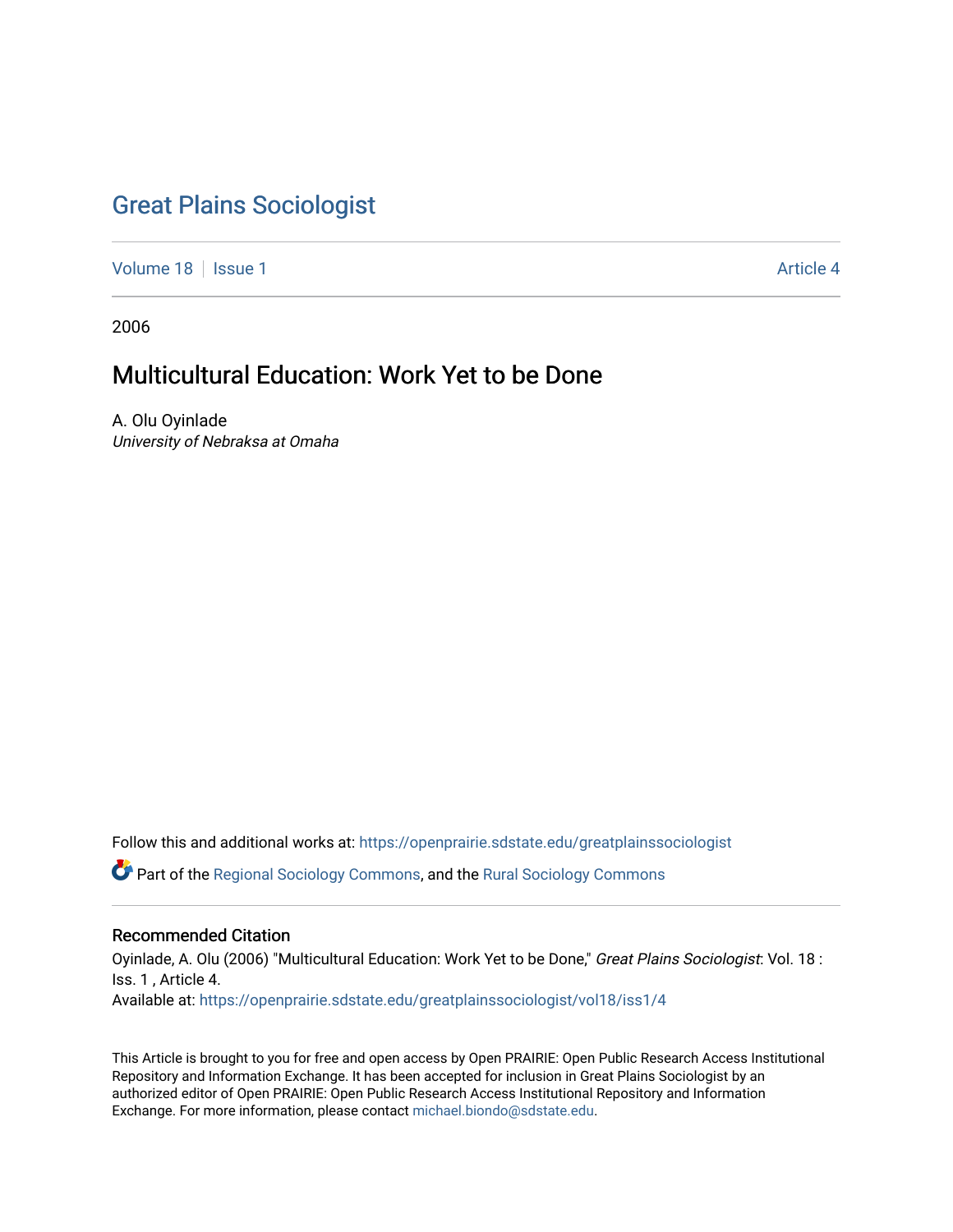



A. Olu Oyinlade<sup>∗</sup>

Abstract This paper brings to the surface for review, discussion, and debate, some critical issues for which multicultural education specialists need to provide useful theoretical frameworks that may guide our explanations to these issues.

> With the embracing of the ideology of multicultural education in the United States, practically every institution of formal learning, from the grade school to the university, is rapidly subscribing or has already subscribed to multicultural curricula. By embracing the multicultural agenda, educational institutions are demonstrating a commitment to broadening students' views of American subcultures (and world cultures). By exposing students to these subcultures, their histories, experiences and contributions to the U.S. society, it is expected that students will appreciate and celebrate cultural differences, and that ultimately, multicultural education will help eradicate all forms of bigotry, such as racial-ethnic bigotry, sexism, homophobia, etc. in the United States.

> While the intent of multiculturalism is positive, a critical examination of some aspects of this educational reform endeavor, reveal, at least theoretically, that certain issues in multicultural programming require the development of strong explanatory frameworks. Without adequate explanatory frameworks to explain the issues outlined in this study, these issues may pose great threats to the strength of multicultural education as an interventionist program against bigotry. The area of multiculturalism covered in this study is limited to racial and ethnic (cultural) diversity.

## INTRODUCTION

 $\overline{a}$ 

In the 1960s and early 1970s, the United States experienced many social movements,

ranging from the Civil Rights to the anti-war movements. Within the larger umbrella of the civil

rights movement were specialized movements such as school desegregation, special-needs

education, bilingual education, and mainstreaming, designed purposely to make education more

accessible to various underprivileged students (Grant 1992). It was from these educational

<sup>∗</sup> A. Olu Oyinlade, Ph.D., University of Nebraska at Omaha, Department of Sociology and Anthropology, Omaha, NE 68182-0291; e-mail: aoyinlade@mail.unomaha.edu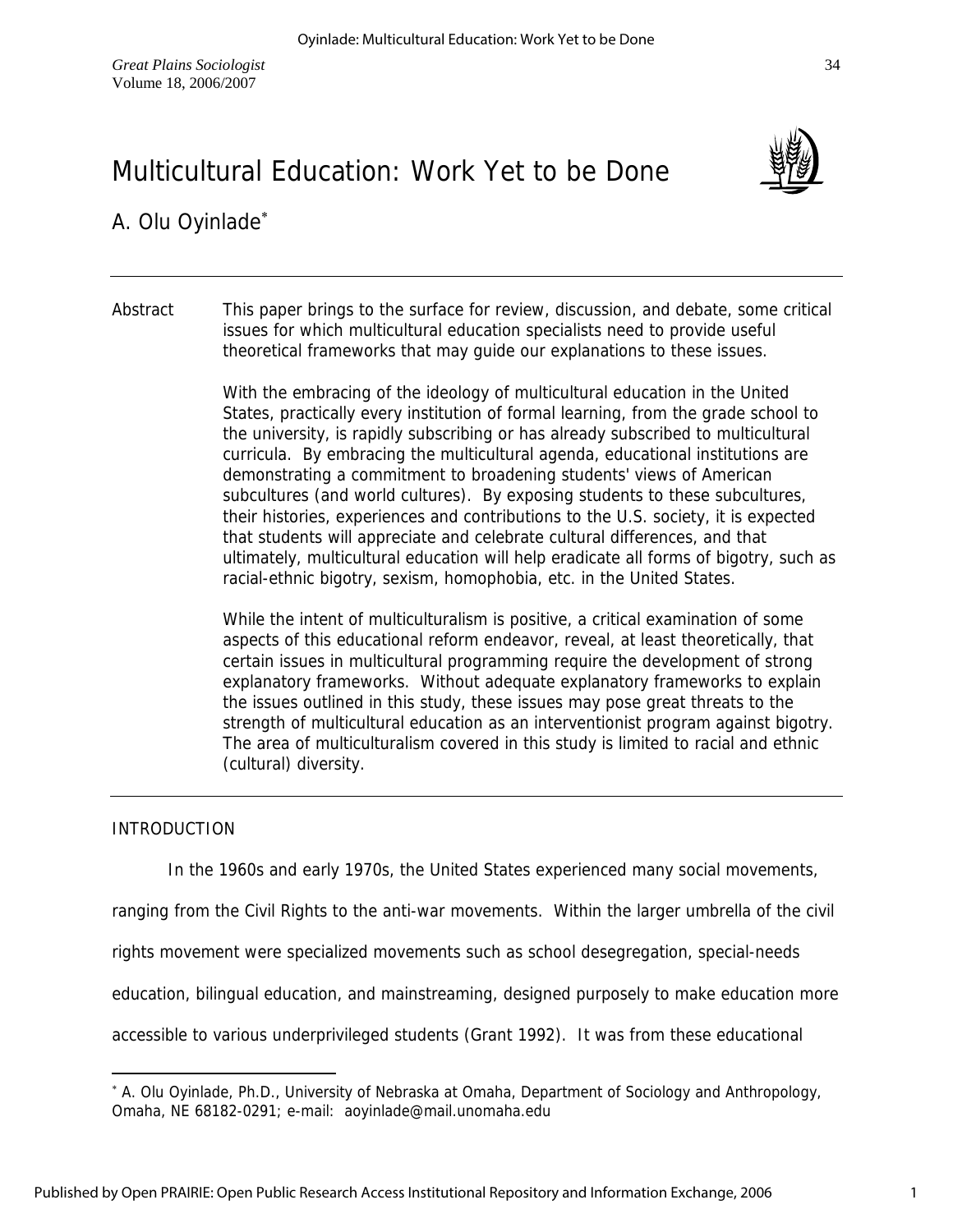reform movements that today's popular multicultural education movement gradually emerged (Grant 1992).

 Today, institutions of formal learning use terms like "multiculturalism", "cultural diversity" and "multicultural education" to describe their programs which are designed to broaden students' views of other cultures, especially American minority cultures (Oyinlade 1994). Due to this new commitment, multicultural education has become a popular buzzword and general theme in American education (Ehlers and Crawford 1983; Sowell 1994b). But despite its high popularity, multicultural education is a contentious issue in American education (Stotsky 1992). The debate on multicultural education includes such issues as its definition, goals, and practicality. In the attempt to define multicultural education, scholars have been able to agree only on one thing: there is no one common definition of multicultural education, because there is no one model of what it means to be American (AACTE 1973; Grant 1992; Trevino 1995). This means that one can define multicultural education according to one's perceptions and objectives. Hence, the American Association of Colleges of Teacher Education (AACTE) defines it as education that rejects cultural assimilation and a mere tolerance of cultural pluralism. Rather, it is education that affirms, values, preserves and enhances cultural pluralism (AACTE 1973). Poplin and Wright (1983) agreed with the AACTE's definition but accentuated the role of cultural pluralism to encompass"autonomy for each group to work out its own social future as long as it does not interfere with the same rights as other groups" (p. 367). Further, Banks and Banks (1995) looked at multicultural education as "a field of study and emerging discipline whose major aim is to create equal educational opportunities for students from diverse racial, ethnic, social class and cultural groups" (p. xi).

Regardless of the definition of multicultural education to which one may subscribe,

2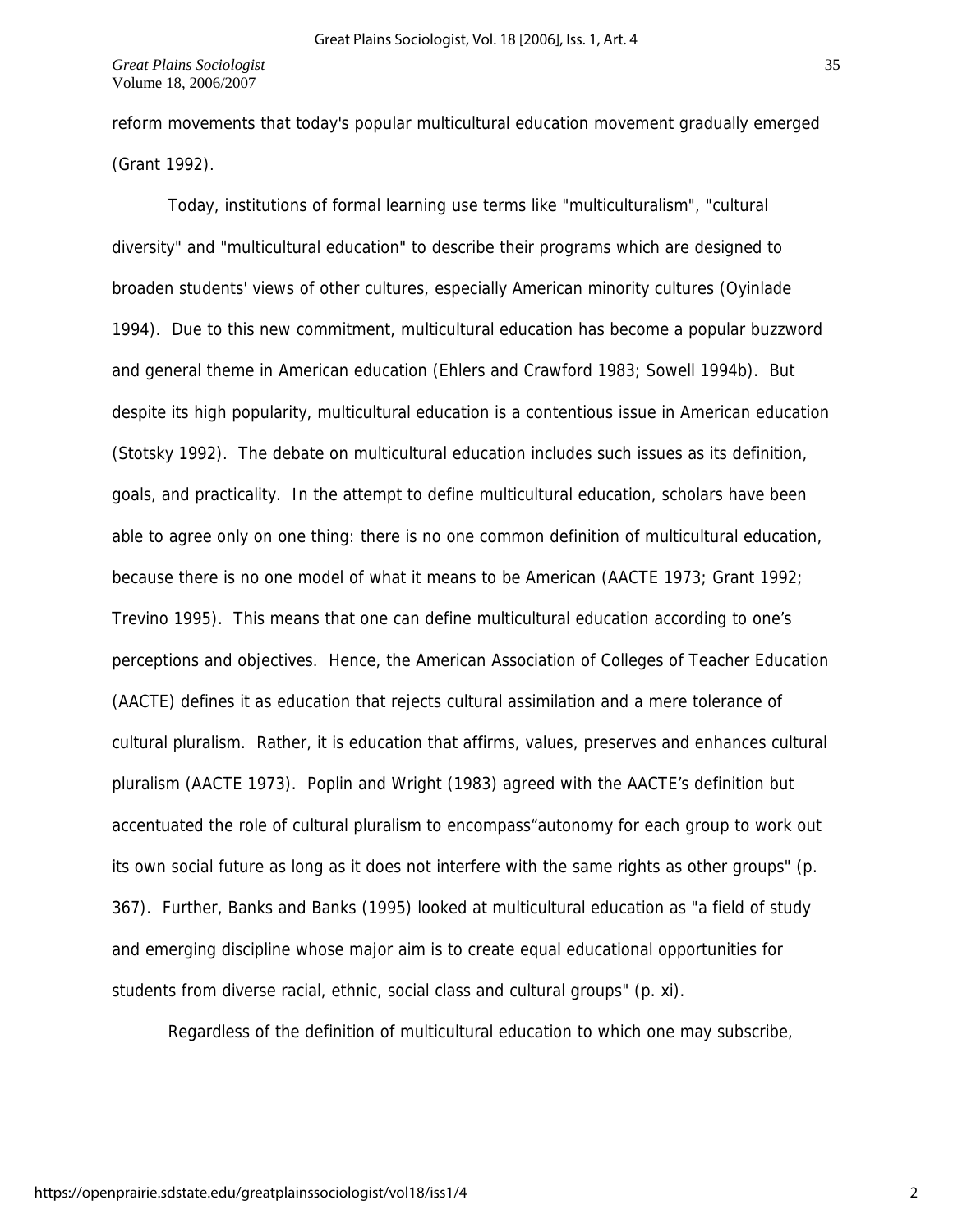educators appear to agree more readily on its ultimate goal; the eradication of bigotry and discrimination in the United States (Banks 1994; Lincoln Public Schools 1994). This goal is expected to be achieved through a curriculum change that provides an equitable acknowledgment of the histories, cultures, and contributions of all peoples of the United States (Banks 1995; Felix 1992; Grant 1992; Trevino 1995). This goal especially applies to those who have traditionally been dismissed, ignored, de-emphasized, or scorned by school curricula (Grant 1992; Trevino 1995).

 Some of the supporting arguments for multicultural education indicate that through the multicultural imperative, students will expand their "literary cannon of western civilization so that it more accurately and fully reflects the cultures of Africa, Asia, and Latin America" (Trevino 1995:126). Through this, students will gain appreciation for cultural, racial and gender diversity. They will also change how they interact with people from whom they are different through the acquisition of tolerance and acceptance of differences (Adams 1995; Diaz 1994; Sherritt 1990). In addition, multicultural education will enhance equivalency in educational achievement, greater positive attitudes towards members of out-categories and development of pride in the heritage of minority students (Fleras and Leonard-Elliot 1992; Kehoe 1984; Kehoe 1994; Young 1984). Therefore, multicultural education, including a gender perspective, becomes an important "step toward unity with sectors of American society that currently feel alienated" (Diaz 1994:10).

 Simultaneously, as multicultural education has been positively reviewed, it has similarly attracted some criticisms. Some critics, for example, have argued that multicultural education lacks an unambiguous definition and it is nothing but a political movement (Wax 1995) with an underlying thrust of rejection of the dominant culture (Elhers and Crawford 1983). This fact was further accentuated by Stotsky who indicated that an important part of the question on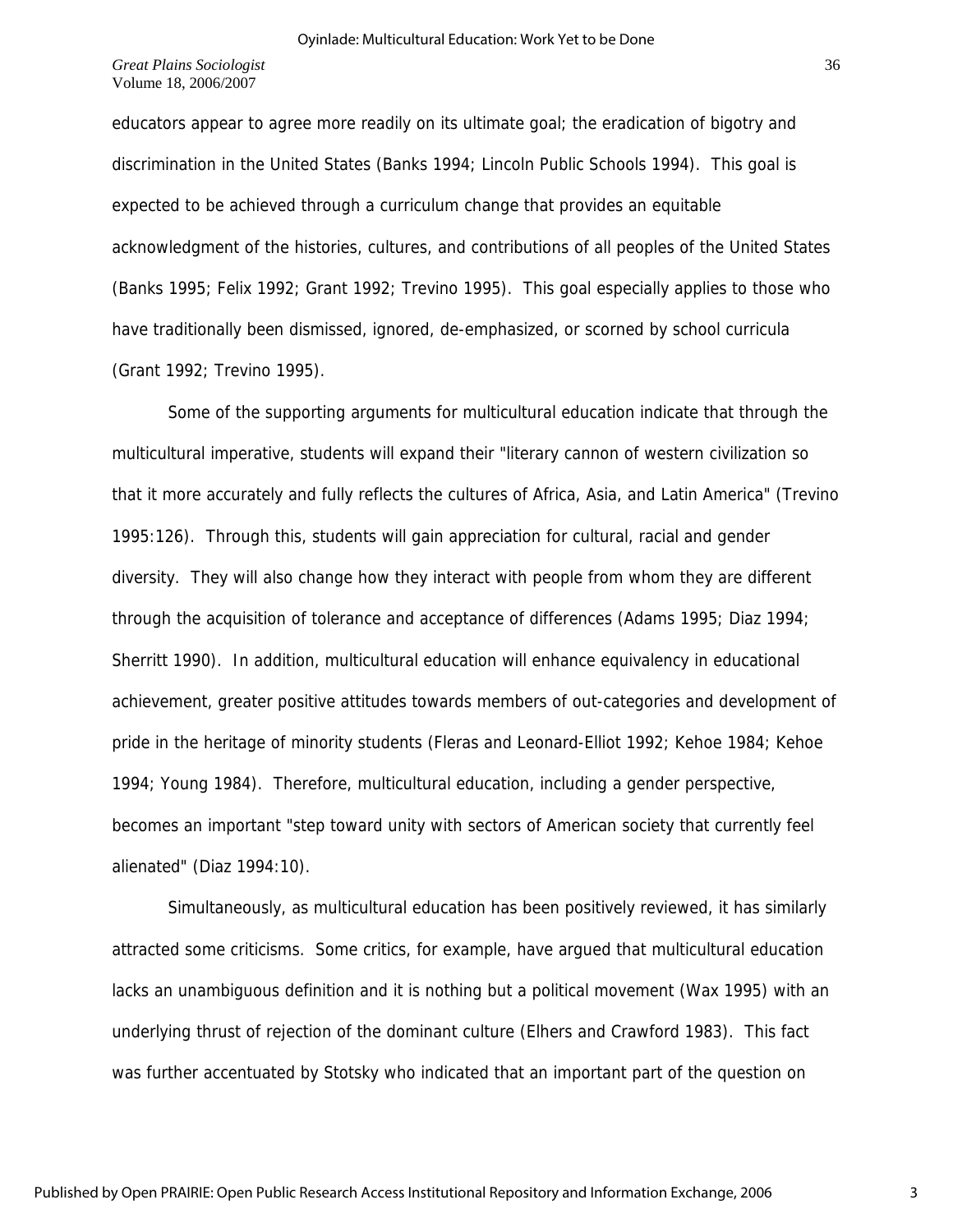multicultural education is about "who/what is being served; academic or political ends" (1992:

65).

Due to its political status, multiculturalism has been criticized as the new buzzword in educational circles that must not be challenged, else one risks being labeled as intolerant or as a betrayer of the race, if one were a member of a racial minority (Sowell 1994b; italic mine). This, ironically, portrays multiculturalists who advocate diversity, as, themselves, intolerant of opposition to their own views. According to Sowell (1994b),

…when the buzzword 'diversity' is used, all brain cells are supposed to stop functioning, so that a rosy glow of feeling can take over. Nothing is more rigidly conforming than 'diversity'. Use the generic 'he' and it proves that you despise women. Fail to keep up with the ever-changing names for various racial and ethnic groups, and it proves you are a racist. (P. 69)

 Sowell (1994a) further criticized that what is being done in the name of multicultural education is provincial and still Eurocentric due to its focus on discrediting western civilization. Also, Lynch (1987) criticized multiculturalism for ignoring the structural basis of domination and discrimination. That is, multiculturalism fails to critically analyze the complex dynamics of race, power and social stratification within the schools (Adams 1995), and it promotes the "balkanization" of American culture, divisiveness and fragmentation; a complete opposition to the nation's ideals of a melting pot (Stotsky 1992; Wax 1995). Similarly, McCarthy (1990) indicated that multicultural education generally leads to an inadequate discussion of racism, providing avenues for students to talk around racism in generalities and half truths. "By focusing on sensitivity training and on individual differences, multicultural proponents typically skirt the very problem which multicultural education seeks to address; WHITE RACISM" (McCarthy 1990: 34-35). Hence, honest discussions of racism that could make students uncomfortable or angry are avoided (Adams 1995).

In view of the opposing perspectives on multicultural education, this study examines certain areas where the multicultural education agenda could attract more criticism, so that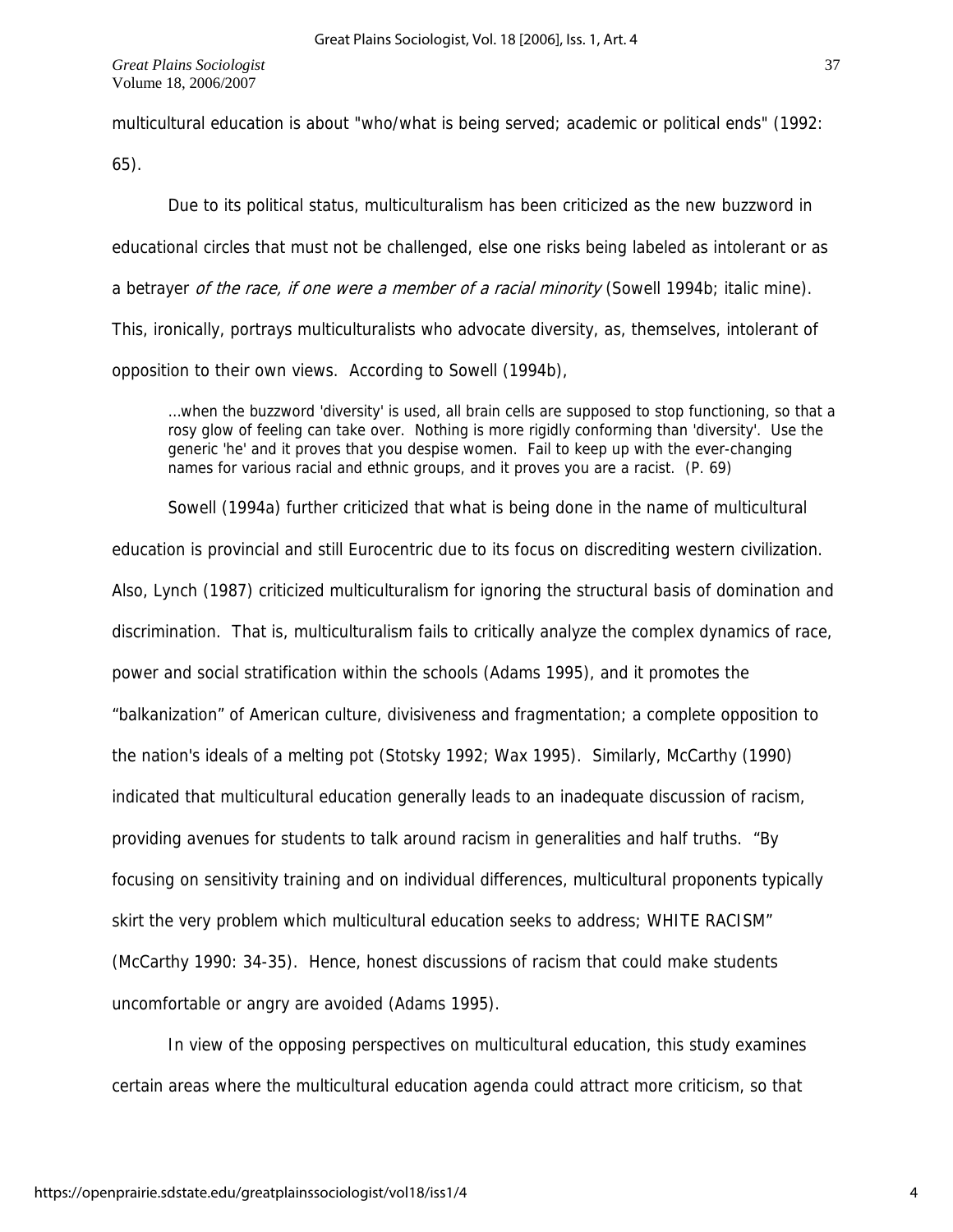scholars in the field of multicultural education could develop explanatory frameworks that could be used to address such criticisms. Although this author does not propose any explanatory framework for addressing the issues raised in this study, it is important for scholars and practitioners of multiculturalism to address these issues to prevent these issues from becoming the weak links in the multicultural education agenda. Hopefully, with a recognition of these issues, scholars of multiculturalism will investigate potential explanatory frameworks that will be useful in defraying any attacks on multicultural education. The area of multiculturalism covered in this study is limited to racial and ethnic (cultural) diversity, but the author recognizes that the field of multiculturalism is much larger than the scope addressed in this study.

#### ISSUES OF CONCERN

 Multiculturalism is rooted on the tenets of equality of all cultures residing in America and the eradication (or at least amelioration) of bigotry and dominant-subordinate race-ethnic relations in the country. The following issues in multicultural education are proposed for good explanatory frameworks because of their potentials to weaken the power of multiculturalism in helping to eradicate or ameliorate American bigotry. These areas are selection bias, potential stereotypes, theoretical underpinning, avoidance of ethnocentrism and ethnicism<sup>1</sup>, cultural conflicts, and practicality of equalitarian pluralism.

#### Selection Bias

 The concept of multicultural education connotes teaching students about the cultures of the American minorities and elevating each culture to an equal status with the dominant White Anglo Saxon Christian<sup>2</sup> culture. However, several cultures from various parts of the world are represented, to a significant degree, in sub-cultural contexts in the United States. Pragmatically, most of these sub-cultures cannot be covered in a curriculum, therefore, it is unlikely that all ethnicities residing in the country or in any particular state or school district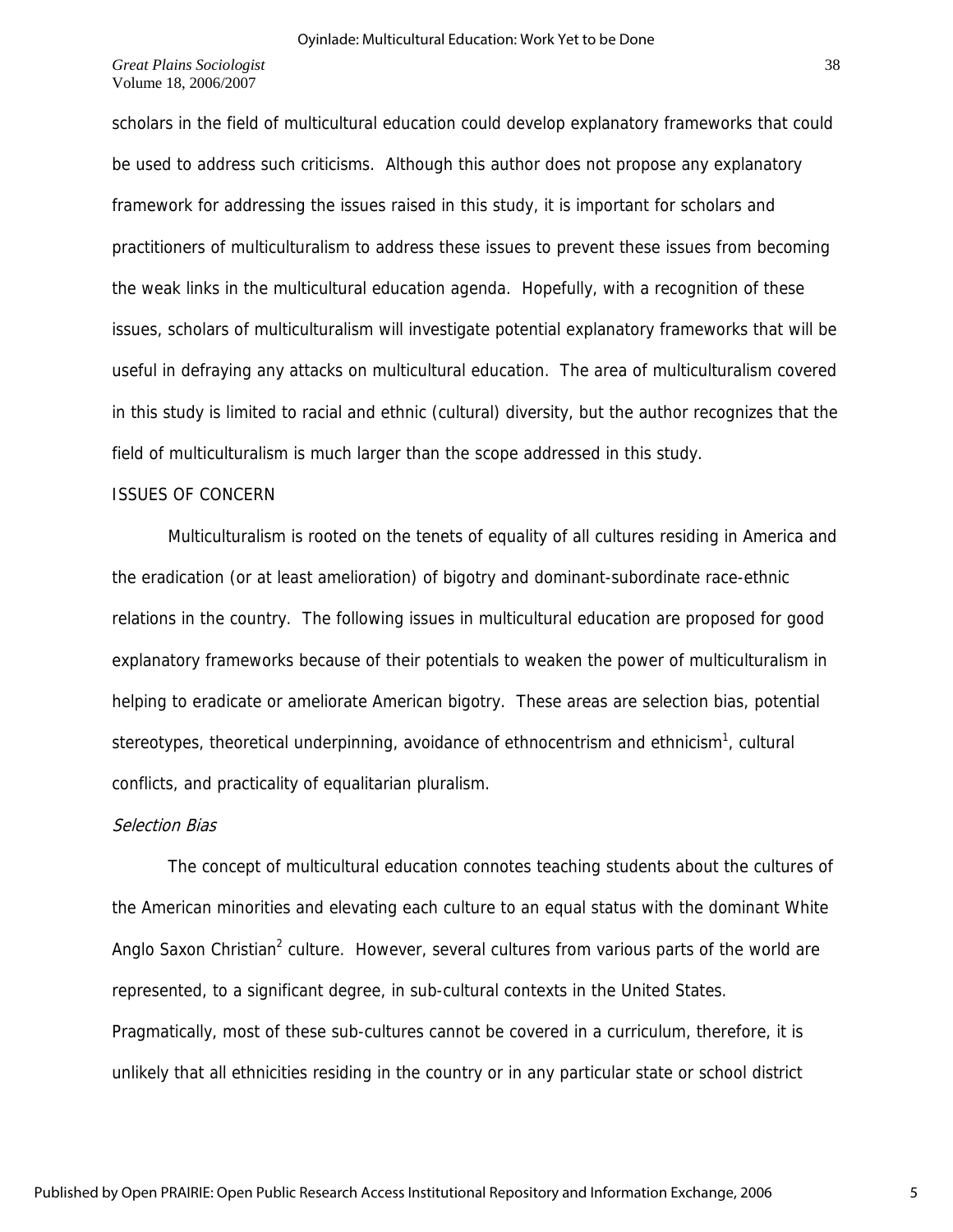(especially in areas with many sub-cultures) will receive equal recognition (i.e. coverage) in a curriculum. The selection process for determining the ethnicity to include in a (school's) curriculum is likely to be determined by power differentials among the minorities in a particular state or school district. The more politically powerful minorities in the state or school district stand a better chance to dominate the curriculum, while the less powerful ones risk being given only a glossary mention, if not completely excluded from the curriculum. This is a selection bias that favors the more powerful minorities, making it possible for them to use the platform of multiculturalism to influence educational curricula in similar ways as Whites have traditionally done, due to their (Whites') power dominance over the American society. This phenomenon can be most readily observed in some school districts in Milwaukee, Portland, and Atlanta where African Americans constitute the dominant minority population. These districts adopted in the early 1990s, the Single-Category Studies approach to multicultural education. This approach emphasizes a methodology that focuses on teaching the experience and contributions of one specific minority category (normally, the dominant one in the area) to the United States (Grant 1992; Grant and Sleeter 1989). In the aforementioned districts in Milwaukee, Portland, and Atlanta, the Single-Category Studies curricula have been primarily Afrocentric, centering in some cases, on the Black American male experience (Grant 1992). However, by focusing on the experience of the dominant category (ies), this approach, in effect, discriminates against other (less powerful) minority categories. Hence, a program designed to help eliminate discrimination is in itself discriminatory. This is counter to the goal of multicultural education. Avoiding Stereotypes

When multicultural education identifies and addresses American populations as Asian, Black, Hispanic, Native American, White, etc. it runs the risk of assuming that Americans are monoliths, thereby overlooking the extensive within category differences that exist among the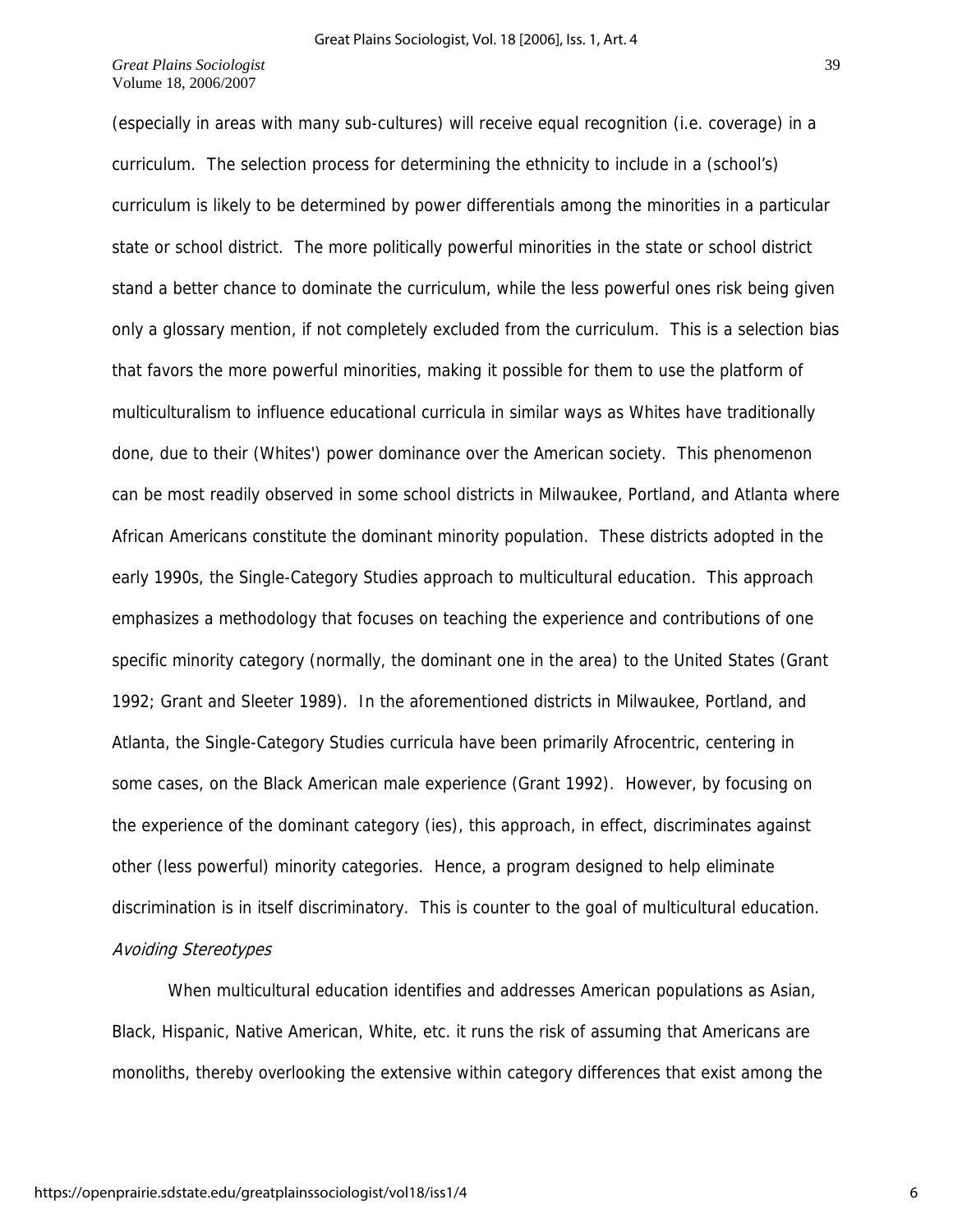various categories. Like Whites, Blacks, for example, vary in their ways of life by geographic location and socioeconomic status. Poor, rural, southern Blacks do not share the same subculture as rich, educated, urban Blacks in the North. Although they share the same minority status, they belong to different regional and social class sub-cultures. Using the middle and upper classes as the embodiment of the American White Anglo Saxon Christian (WASC) core culture, Gordon (1964) indicated that the acculturation of Blacks into the core culture was class dependent. He contended that Black elites as well as middle class Blacks were well acculturated into the core culture while lower class Blacks still lagged behind. Similarly however, he indicated that poor, lower class Whites equally lacked complete acculturation into the core culture. Gordon's position remains valid today as seen in the work of Pinckney (2000) who claimed that poor Blacks and poor Whites in the South are not significantly different from each other. For example, they both eat less expensive foods and are both significantly emotional in their religious practices.

 In addition to social class differences, Americans of Asian descent also have within category cultural differences by country of origin. They are from countries such as Japan, China, Thailand, Korea, India, Malaysia, Pakistan, Vietnam, Laos, Cambodia, and the Philippines**.** They have neither language nor cultural commonality based on differences which are rooted in thousands of years of cultural traditions of their countries of origin. They "do not see themselves as Asian-Americans and many resent being labeled this way. Many Japanese-Americans do not feel a particular affinity to Filipino- or Pakistani-American, or to Korean-Americans. And, the feeling is rather reciprocal" (Etzioni 1998:60). Therefore, to simplify these various Asian nationalities as one "Asian-American" category under the rubric of multiculturalism is to discount their unique traditions. This is akin to addressing and treating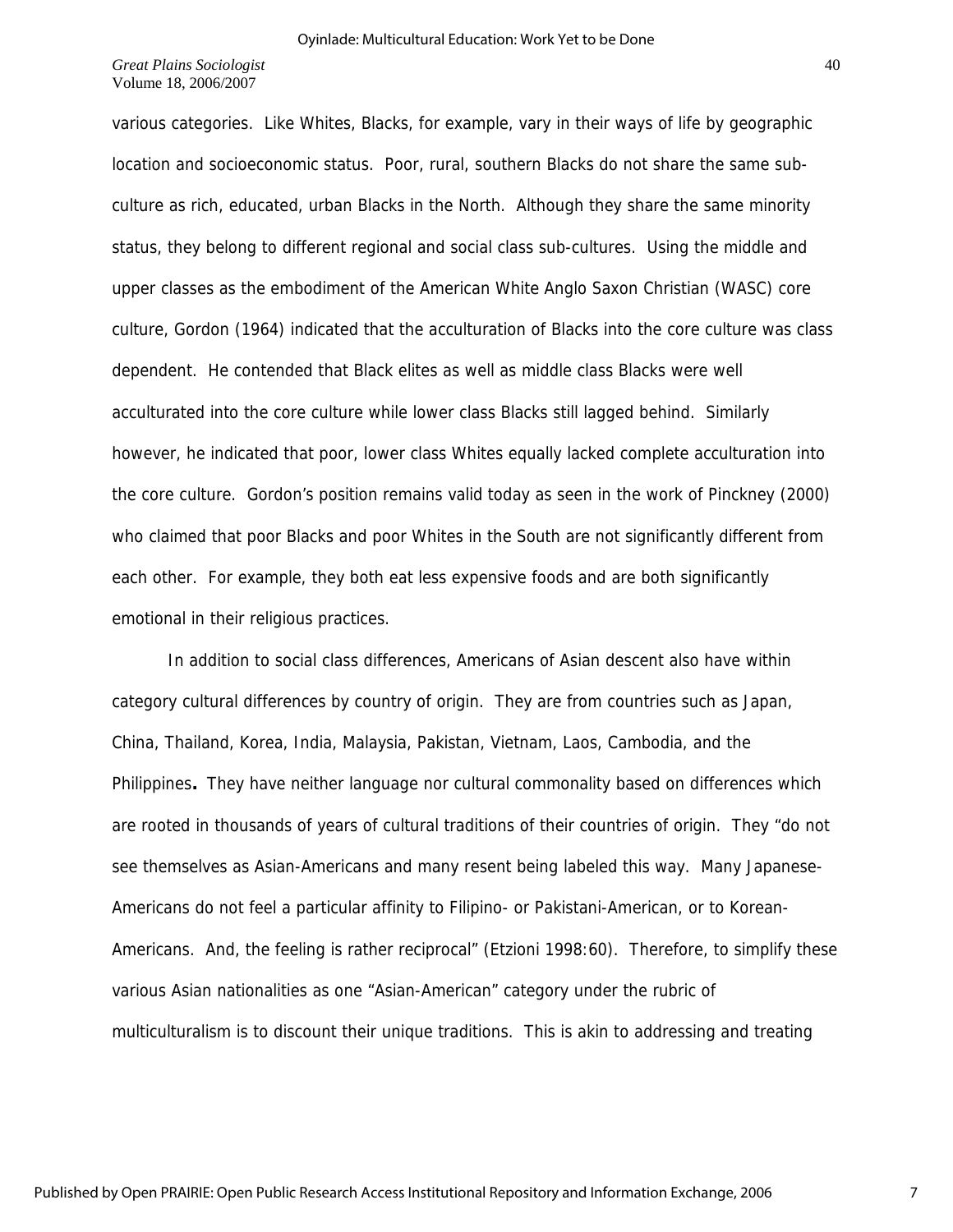the citizens of the United States, Canada, and Mexico as indistinguishable North Americans (Etzioni 1998).

 The Native Americans and Hispanics are not monoliths either. With over 560 federally recognized Indian tribes and about 278 federal Indian reservations (Marger 2006), traditional Native American cultures are as diverse from one another as they are different from the WASC culture (Lurie 1991; Thornton 1995). Similarly, Hispanic cultures in the U. S. originate from many Latin countries in the Americas and Spain. It is granted that Hispanic peoples have a similar language and religion, but the rest of their cultural characteristics are different. The disappointment, among Americans of Central and South American origins, of being labeled incorrectly, as one people, was expressed by a social service administrator of Spanish ancestry that "…there is no place called Hispanica. I think it's degrading to be called something that doesn't exist. Even Latino is a misnomer. We don't speak Latin" (Etzioni 1998:60). Therefore, when a multicultural curriculum speaks of the Native American, Asian, or Hispanic culture, it runs the risk of either using one cultural variant as a standard for a diverse population or simply focusing on generalized stereotypes to describe the population.

### **Theoretical Underpinning**

The multicultural agenda assumes that Whites are bigots due to their ignorance of the cultures of the American ethnic minorities. Based on this assumption, it is believed that multicultural education would give White students the necessary knowledge and appreciation needed to become non-bigoted. However, no sociological or psychological theory (normative theories, power conflict theories, scapegoat, authoritarian personality) supports this "ignorance thesis". In addition, if cultural ignorance is the true source of bigotry, intra-ethnic prejudice, such as that often found between earlier and later generations of members of the same ethnicity would not exist. Also, well-educated people, such as those with advanced degrees in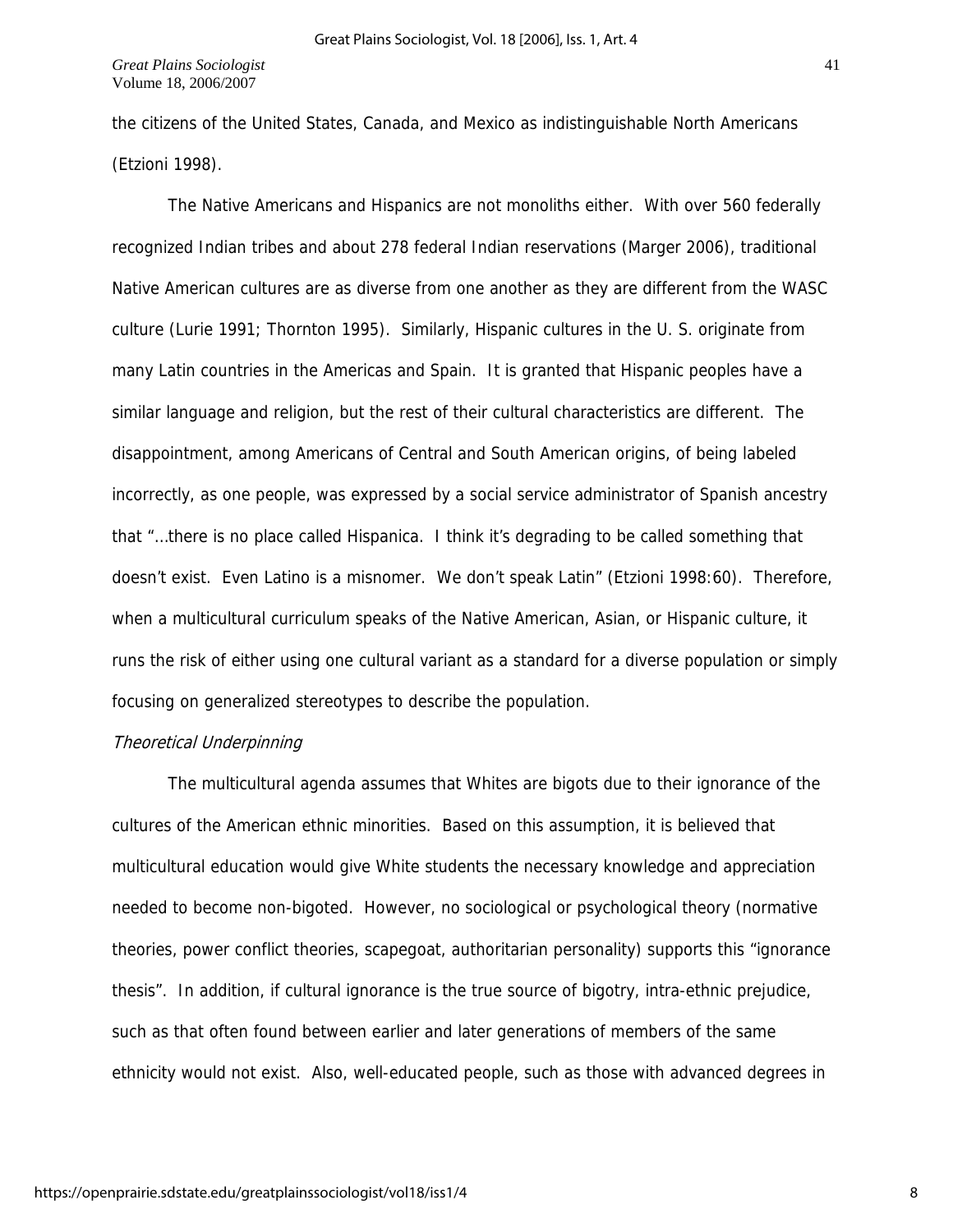the social sciences, history, and the humanities would not be bigots. And, this is not true. Bigotry is distributed across all social classes and educational levels. In fact, Schaefer (1995) questioned the traditional assumption that formal education reduces bigotry by indicating that while surveys typically show an inverse relationship between education and prejudice, educated people are not necessarily less prejudiced. Rather, they have learned to express their prejudice in more subtly aversive ways, and they have learned socially desirable responses to questionnaire and interview items. Therefore, White prejudice has remained widespread, despite their education.

As an interventionist program for bigotry, multicultural education needs a strong and valid theoretical base upon which it can ground its assumptions. Without strong theoretical underpinnings for its assumptions, multicultural education risks being susceptible to attacks as being nothing more than a political or feel-good exercise for school administrators.

## Avoidance of Ethnocentrism

 Ironically, while multicultural education teaches the embracing of cultural differences, it also holds the potential to increase the likelihood of ethnocentrism and ethnicism. On the positive side, ethnocentrism and ethnicism are intrinsic to culture, functioning to enhance and promote solidarity among the members of a culture, as well as helping to justify why people continue to subscribe to their cultures. According to Healey (1997:66), "without some degree of ethnocentrism, people would not sort themselves out along group lines, and the characteristics that differentiate 'us' from 'them' would not be identified". However, a dysfunction of ethnocentrism and ethnicism is that they cause divisions and segregation among people, thereby discouraging unity among people of diverse backgrounds. This point is central to Noel's (1968) model of ethnic stratification. In his discussion of Noel's work, Marger (2006) indicated that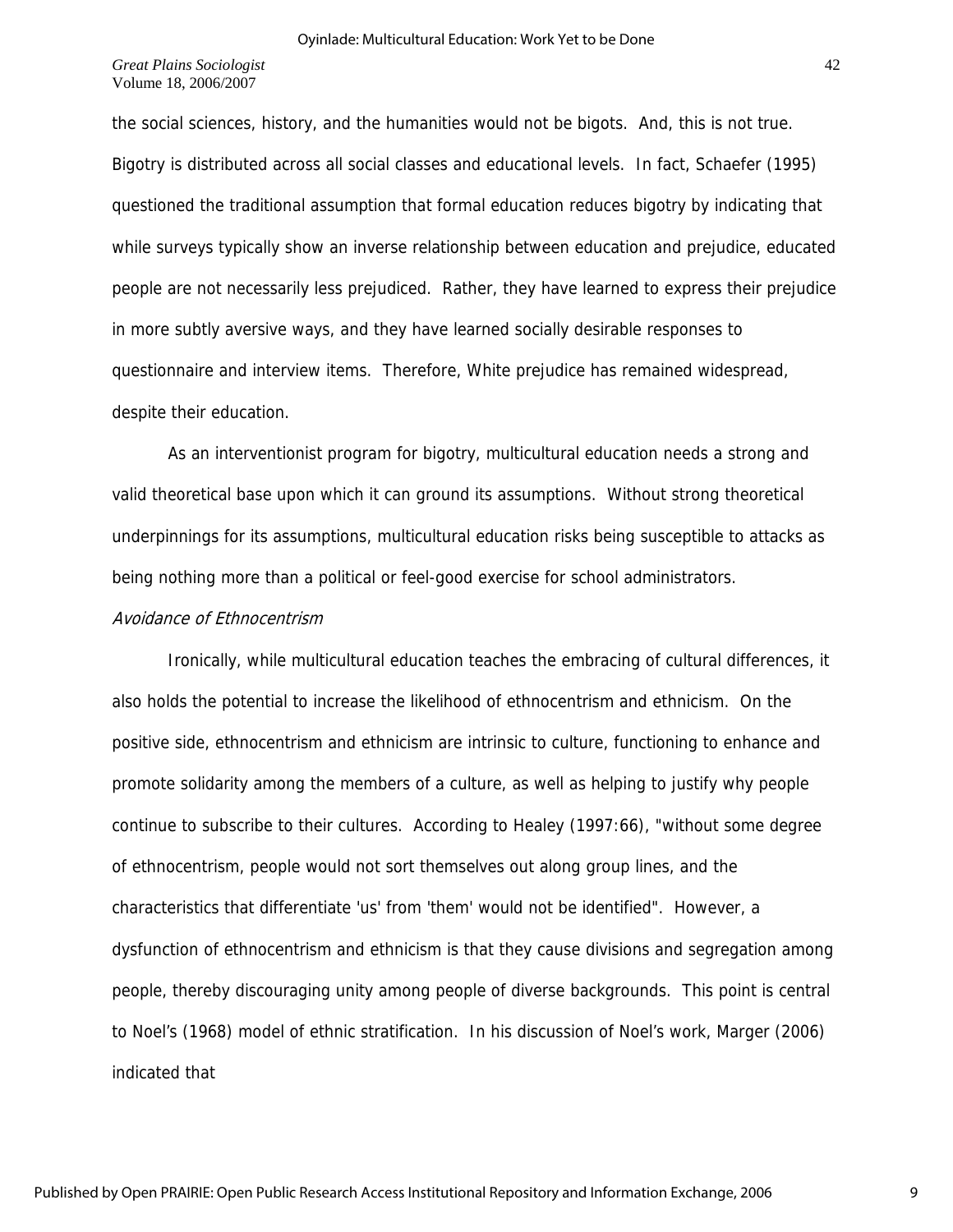> …on initial contact, divergent groups will judge each other in terms of their own culture, that is ethnocentrically. Given the nature of ethnocentrism, such evaluations will usually be negative. The extent of this negative judgment, will, however, depend on the degree of difference between groups: the more dissimilar they are from each other, the more negative the judgment. (P. 49)

This means that through our culture, we learn to favor what is familiar and to reject

(discriminate against) what is unfamiliar or different. Even Napoleon Chagnon, a trained

anthropologist, expressed his disgust at the appearance of the "burly, naked, sweaty, and

hideous" Yanomamo Indians at his first contact with them. He said,

I am not ashamed to admit that had there been a diplomatic way out, I would have ended my fieldwork then and there. I did not look forward to the next days-and monthswhen I would be left alone with the Indians; I did not speak a word of their language, and they were decidedly different from what I had imagined them to be. The whole situation was depressing, and I wondered why I ever switched from physics and engineering in the first place. (Chagnon 1983:11)

Due to this *social* inherence of ethnocentrism and ethnicism to culture, if an educational philosophy emphasizes the teaching of cultural differences, regardless of its good intentions, those who are judged to be "different" are likely to be treated differently. This is because discrimination is rooted on the perceptions (real or imagined) of differences (Bogardus 1959; Noel 1968). Being judged to be different would prove detrimental to the minorities, since the power of the distribution of resources lie predominantly with the majority (WASC). By dominating the power of resource distribution, members of the majority category are more likely to favor one another to the detriment of the minorities. This is evident in Bogardus (1959) who demonstrated that those who were perceived to be similar to Americans of White Northwestern European origins were favored over other Americans. The closer the *perceptions* of physical and cultural similarities of an ethnic category to the White Northwestern European Americans, the better the preferences accorded that category (Isaacs 1989; Van den Berghe 1981; Yinger 1981).

Given that discrimination is directed at those that are considered to be different (Bogardus 1959; Isaacs 1989; Noel 1968; Van den Berghe 1981; Yinger 1981), the benefits of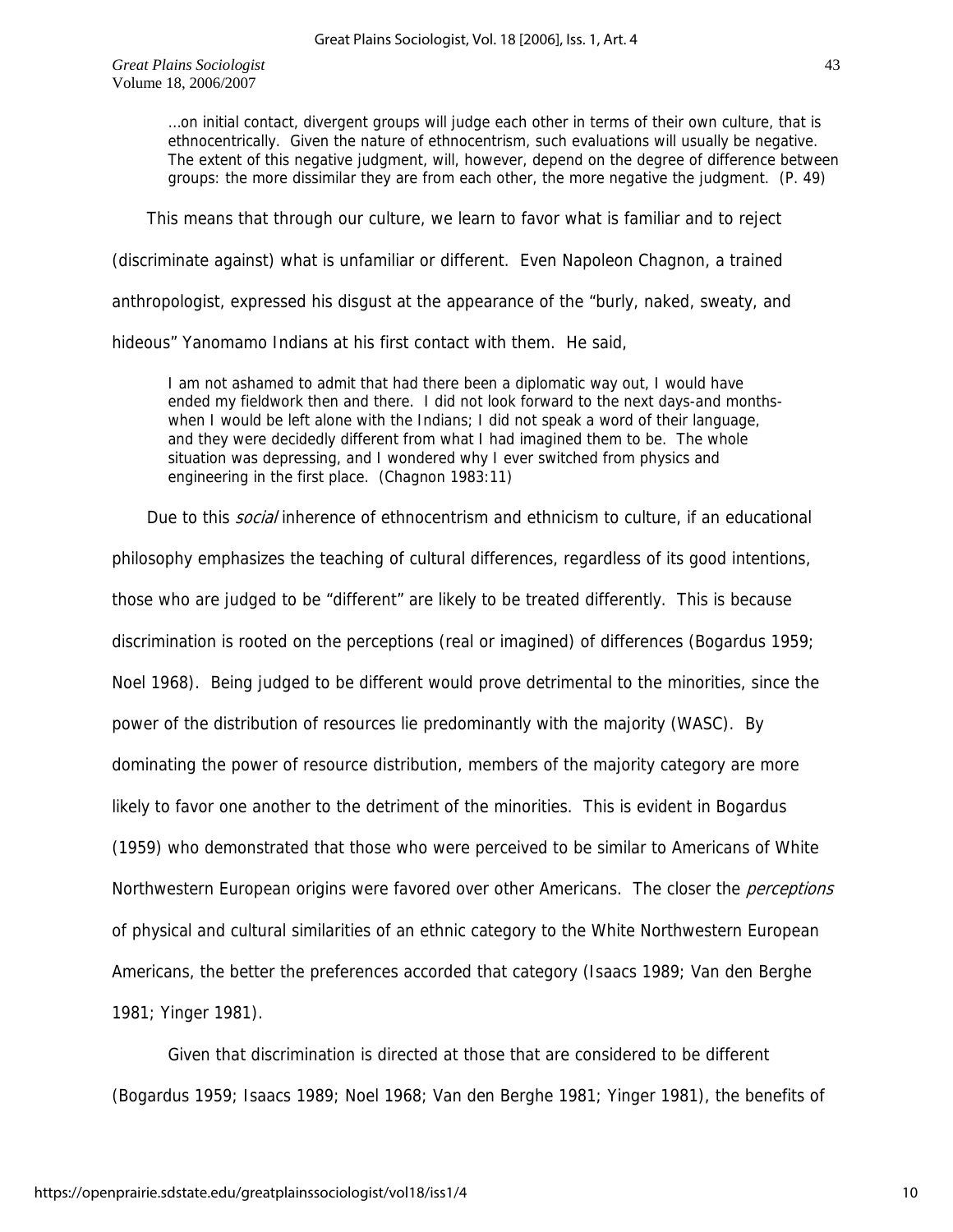multicultural education, with its emphasis on differences along category lines, will ultimately, accrue to the WASC category more than to minority categories. It is granted that multicultural educational approaches will present differences in positive ways to reduce the likelihood of discrimination against the minorities, however, prejudice is an inflexible emotional state of mind that is normally not discarded simply due to a positive presentation of the minorities or contrary evidence (Allport 1958; Mason 1970; Merger 2006; Pettigrew 1980). Therefore, it is necessary for multicultural education to provide adequate explanation for how students will be able to avoid or abandon ethnocentrism while being taught how others are different, given the fact that an anthropologist of the caliber of Napoleon Chagnon still fell prey to ethnocentrism and ethnicism in his contact with the Yanomamo Indians.

### Cultural Conflicts

 Bearing in mind that multiculturalism teaches the acceptance and embracing of cultural traditions of others (who are culturally different), would multicultural education promote the teaching and embracing of cultural phenomena that stand in complete contrast to the American dominant culture? For example, would multicultural education teach students to accept, appreciate and respect practices such as polygyny and the wearing of veils among some Arabs, the eating of dogs among some Vietnamese and Chinese, female circumcision among some Africans, and the phenomenon of child bride among some Arabs and Asians? The likelihood of implementing multicultural education to the extent of embracing these practices by Americans is highly unlikely due to our WASC cultural opposition to these practices. Yet, such acceptance is necessary if we are to be true to the ideals of multiculturalism that advocate the embracing of different cultural ways of life and elevating all American minority cultures to equal status with the WASC culture.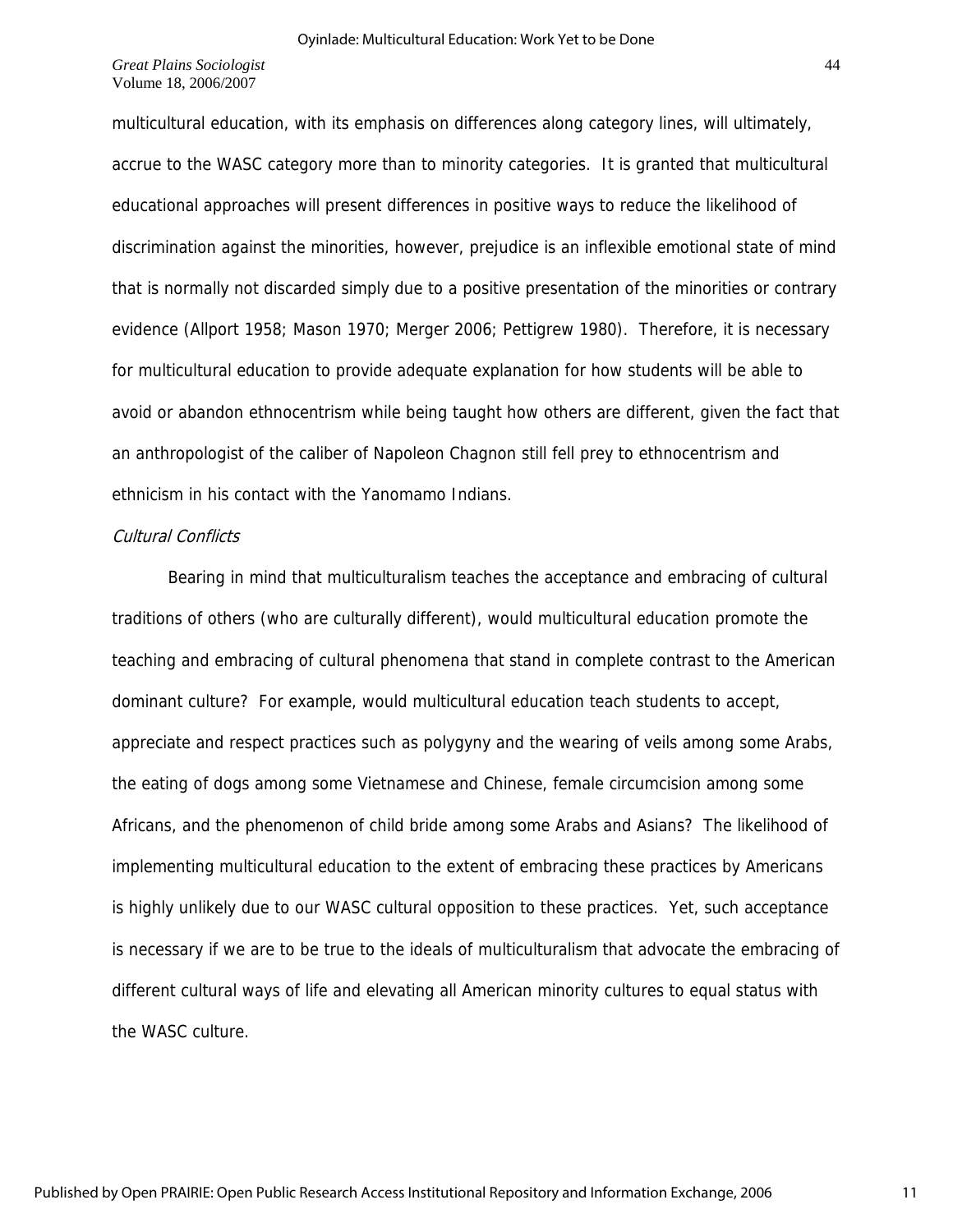The dilemma of embracing the ideals of multiculturalism in a situation of cultural conflict was evident in a 1996 case in Lincoln, Nebraska, in which two Iraqi men aged 34 and 28 married to two sisters aged 14 and 13 respectively. As reported in the major local newspaper, the Lincoln Journal Star, the marriages were approved by the girls' parents and were based on Islamic laws and customs. All the participants in these marriages, including the girls' parents were recent Iraqi immigrants (refugees) to the United States, and they had no knowledge of American laws regarding marriage. Both weddings<sup>3</sup> involved the payment of dowries (not required by state law) by the men to the girls' parents, but excluded marriage licenses and blood tests which were required by state law. Upon hearing about the marriages, Lincoln Police arrested and jailed the girls' father and his two sons-in-law under charges of child abuse and first-degree sexual assault of a child, respectively (Mabin 1996).

 What happened in Lincoln was, arguably, a simple clash of cultures whereby the Iraqi refugees practiced their marriage customs which conflicted with the laws of their newly adopted home. These men were given prison terms; a rather big price to pay for being culturally different. Their imprisonment confirms that cultural difference is not acceptable as a reason for violating a law; rather, cultural conformity is expected. According to the prosecuting county attorney, "people can make comments about a clash of cultures, but my sworn obligation is to enforce the criminal laws of the state. "Culture doesn't really enter into a determination of whether the criminal laws should be enforced" (Zeleny 1996:9A).

One may say that if the Iraqi men in the Lincoln story had been well exposed to multicultural education, they would have been made aware of US marriage customs, and would have avoided violating Nebraskan marriage processes. While this point is valid, one is simultaneously implying that the Iraqis should not practice an aspect of their traditional marriage customs in the US because the practice is in conflict with our American customs. This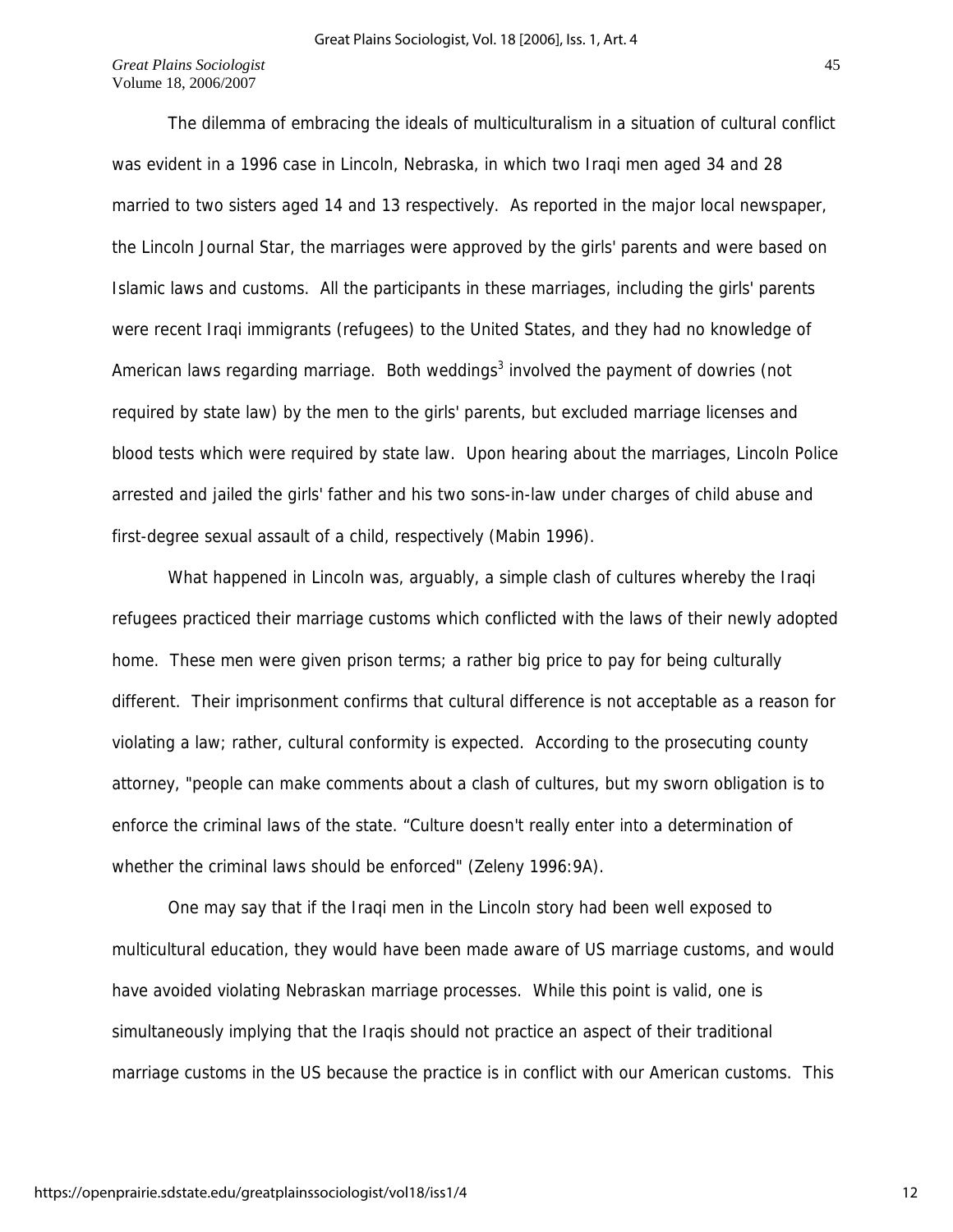is tantamount to advocacy for Anglo conformity and assimilation rather than multiculturalism. Hence, if multiculturalism cannot be used as a platform for engaging in one's *legitimate* cultural practice that conflicts with the dominant American culture, multicultural education would be teaching only conformity to the dominant WASC culture that it intends to de-emphasize.

## Practicality of Equalitarian Pluralism

Multicultural education seeks to legitimize pluralism in its contributions to eradicating or ameliorating bigotry in the US. Through pluralism cultural differences are expected to be fostered and strengthened in positive ways (Kitano and Daniels 1988; Marger 2006). With this perspective, two patterns of pluralism; equalitarian and inequalitarian are possible (Marger 2006). Equalitarian pluralism is characterized by complete *equality* in access to opportunities and outcomes of effort by members of every ethnic category. In equalitarian pluralism, there is an absence of dominant-subordinate ethnic relations, but there is maintenance of cultural and structural separation of the minorities from the majority. For equalitarian pluralism to happen, however, certain conditions must be met: different ethnicities must be territorially based in separate geographic areas of the country where they are native due to long historical roots, the national government must distribute national resources (economic, political etc.) proportionately by ethnic population, and the language of every ethnicity would be formally equally recognized as official lingua franca (Gordon 1981; Lijphart 1977; Marger 2006). These conditions make equalitarian pluralism impracticable in the United States because ethnic minorities are not territorially based in any one specific part of the country; they are dispersed throughout the nation. Also, the multiple lingua franca requirement is unlikely to be met due to the dominant Anglo Saxon history of the country, and a power imbalance which favors the Whites who predominantly speak only English.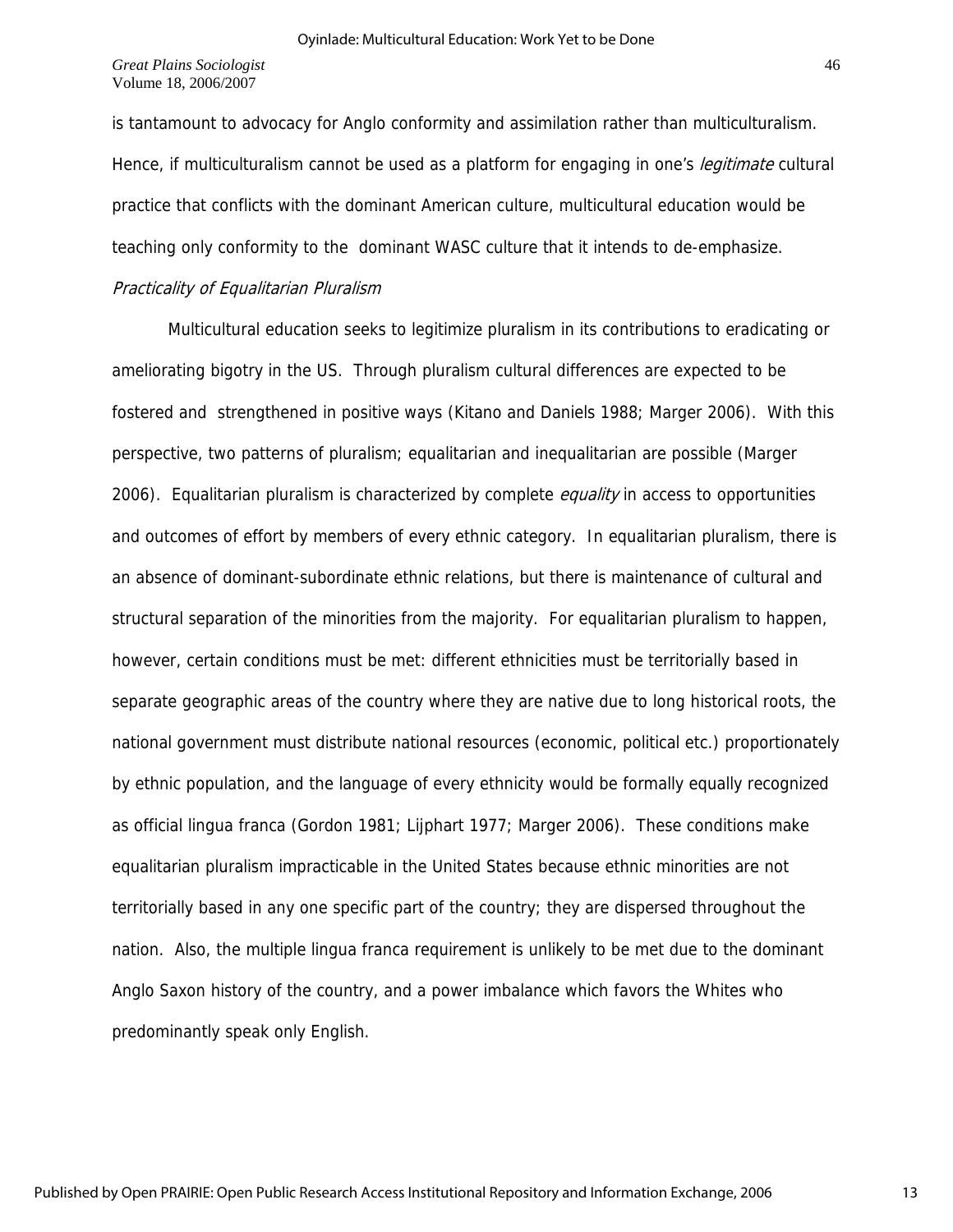The other type of pluralism is inequalitarian. Under the inequalitarian system, separate ethnicities have *unequal* access to national resources (Marger 2006), the minorities are treated with coercion by the majority, and the state protects the interests of the majority (Smith 1969). Also, the wealth of the nation is dominated by the majority who dominates the prestigious and highly-rewarding jobs, while the minorities are disproportionately represented in menial, poorly paid, labor intensive and non-prestigious jobs (Rex 1970; Van den Berghe 1978). This is the current pattern of pluralism in the United States, and it is hardly a good alternative for the minorities.

### CONCLUSION

This paper brings to the surface for review, discussion, and debate, some critical issues for which multicultural education specialists need to provide useful theoretical frameworks that may guide our explanations to these issues.

 Prejudice and discrimination remain perennial problems of the American society and efforts must continue to find viable avenues for their demise. Multicultural education, with its valid and admirable tenets, was conceived to be one such viable solution. But as outlined in this paper, multicultural education is an approach that needs to develop some frameworks for explaining and strengthening certain areas that could prove to be its weak links.

It is important that scholars and practitioners in the field of multicultural education provide a nondiscriminatory method of selecting the ethnicities that are included in a multicultural educational curriculum. It is equally important that multicultural education curriculum be designed to recognize within category differences, so that no category of people is treated as monoliths or stereotyped as conforming to the standards of one variant within a broader category.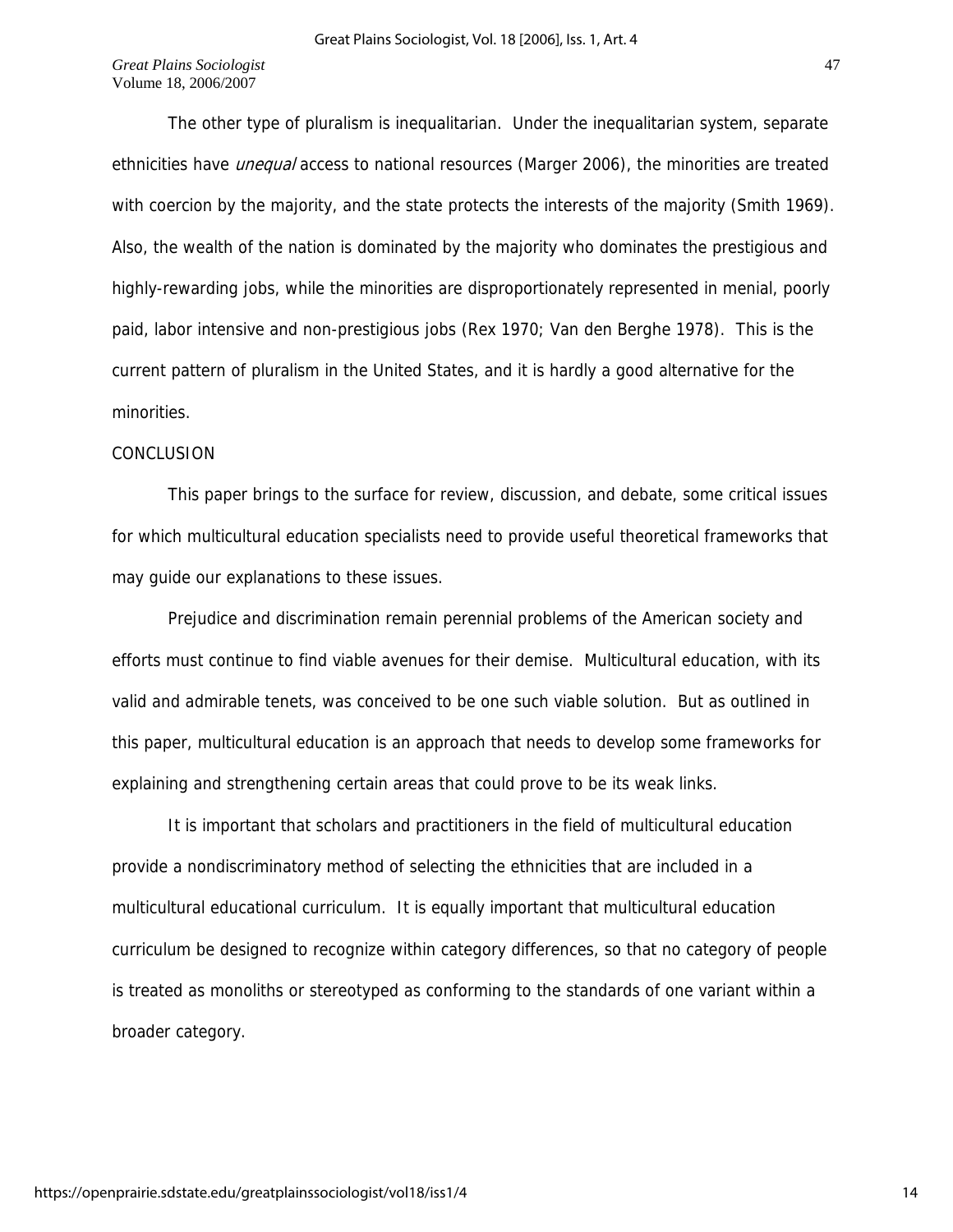Multicultural education specialists also need to help develop explanatory frameworks and methods for dealing with ethnocentrism and ethnicism which are inherent in culture. All cultures give their members standard ways of life which are used (by members) to measure other cultures with which they (members) make contact. This is an ethnocentric quality of culture. Since all cultures carry ethnocentric properties, teaching cultural differences, even in the most positive ways, is to create a room for evaluations and judgments of the "other" culture. Such evaluations and judgments typically reflect ethnocentrism and ethnicism, since one is more likely than not, to favor the values of his/her own culture over those of others. Therefore, it is important for scholars and practitioners of multicultural education to provide explanations for how students would accept and embrace cultural differences that conflict with their American cultural values. This fact is especially important given the recognition that prejudice is rooted in people's emotions, and it is not abandoned simply due to a positive presentation of the category to which one may hold negative feelings.

 It is also important for multicultural scholars and practitioners to succinctly explain the nature of pluralism that multicultural education intends to promote. Literature on multiculturalism overwhelmingly proclaim strong support for pluralism, but none has explicitly explained the nature of pluralism it advocates, though I assume the equalitarian type. I assume that multicultural education will seek equalitarian pluralism because of its goal of elevating minority cultures to *equal* status with the WASC culture. However, no literature has explained how this equality is to be achieved and maintained. The challenge, therefore, is for multicultural education scholars to help explain how equalitarian pluralism is to be accomplished and maintained in the US, given the fact that the country is not currently structured to meet the necessary conditions for establishing equalitarian pluralism outlined under "practicality of equalitarian pluralism" (see also Gordon 1981; Lijphart 1977; Marger 2006). And, if American

15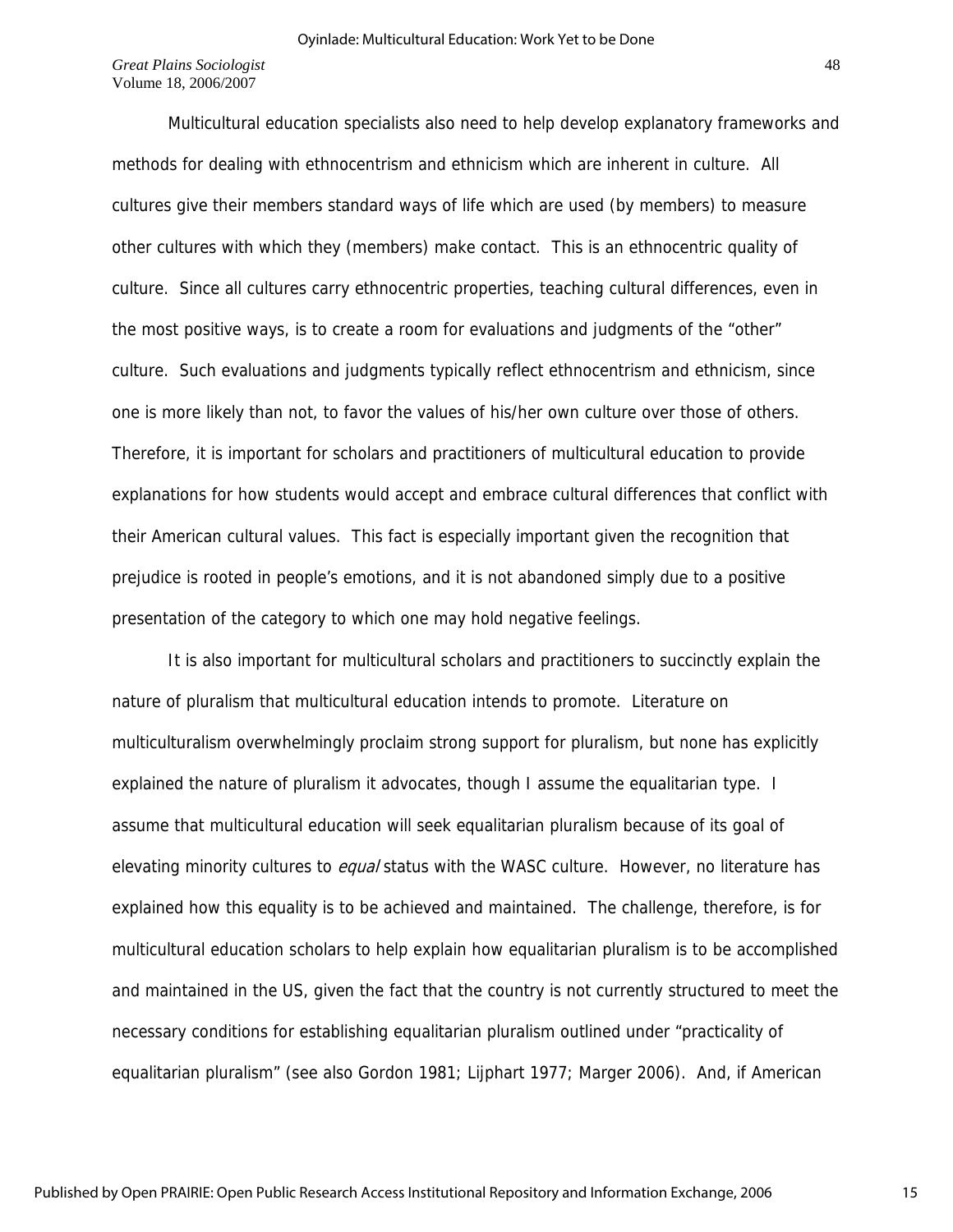equalitarian pluralism can be accomplished by conditions other than those outlined under "practicality of equalitarian pluralism", it is important that such conditions be made part of the literature on multicultural education and pluralism.

 Lastly, as indicated in this study, the multicultural agenda assumes that people are bigots due to their lack of knowledge of other people's ways of life. Based on this assumption, multicultural education attempts to educate students, especially White students, on various cultures with the expectation of making the students less culturally ignorant, and hence, less bigoted. But as earlier indicated, no sociological or psychological theory supports the notion that bigotry is caused by ignorance, it is therefore imperative that multicultural education scholars provide a sound theoretical basis for the "ignorance thesis" that underlie multicultural education philosophy.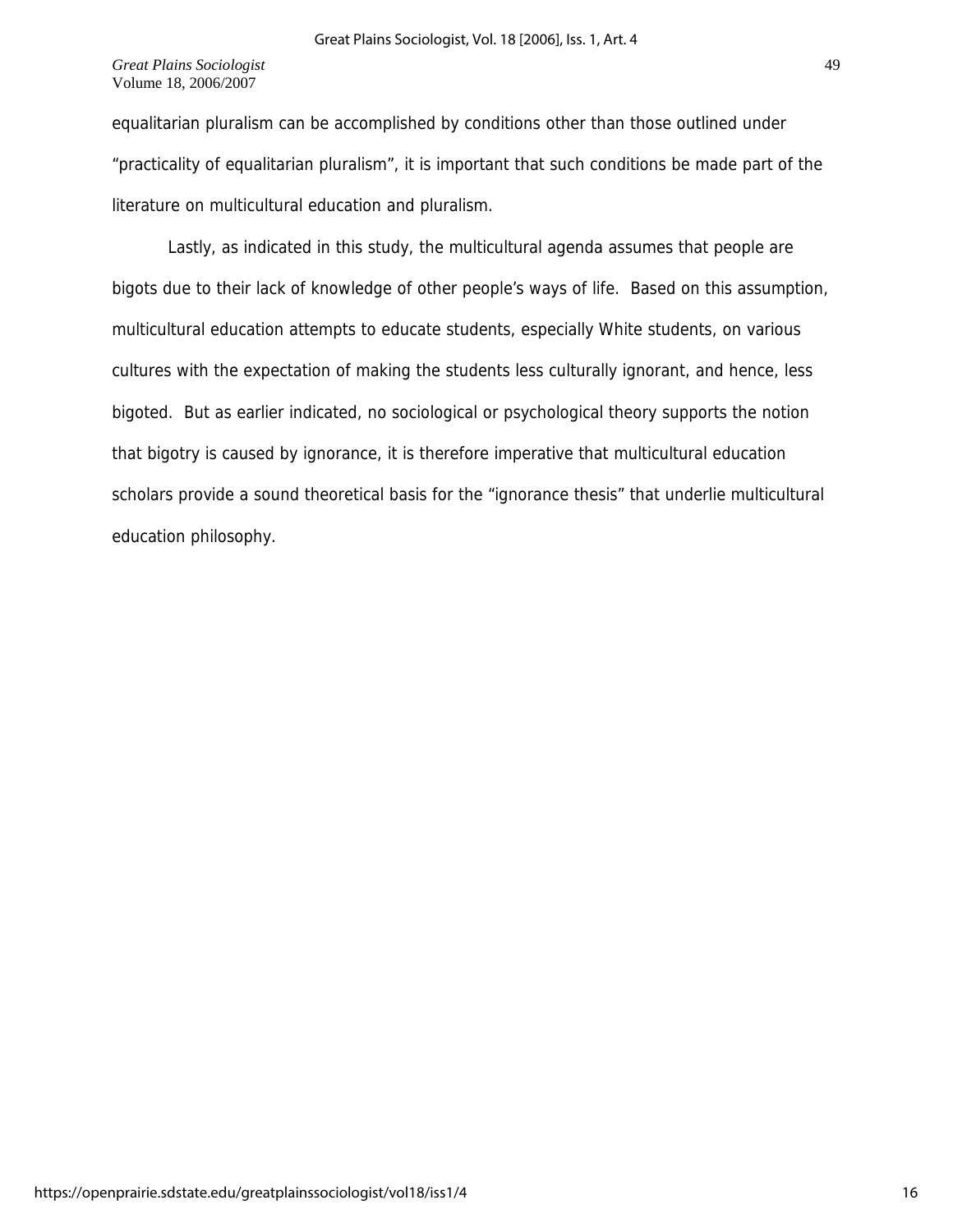## ACKNOWLEDGEMENTS

The author wishes to thank Holly Jo Butt, independent researcher and undergraduate student at Colorado State University at Pueblo, Terry Hoffman, Professor of Sociology at George Fox University, Christopher Adejumo, Associate Professor of Visual Arts, University of Texas in Austin and Carol Langer, Associate Professor of Social Work, University of Wisconsin, Eau Claire for their useful critiques and suggestions during the early phase of the preparation of this manuscript.

#### **NOTES**

1. A distinction is made here between ethnocentrism and ethnicism to show two different elements of culture. While ethnocentrism refers to the attitude of judging the traits of other cultures by the standards of one's culture, ethnicism describes the prejudicial attitude of claiming cultural superiority. That is, ethnicism is the belief or attitude that one culture is inherently superior to another. While ethnocentrism is a necessary prerequisite for ethnicism, not all incidence of ethnocentrism leads to ethnicism. For example, Whites from the dominant culture often positively evaluate the academic achievements of members of some Asian-American sub-cultures. Although such evaluation is in comparison to the standard of achievements among Whites, i.e. ethnocentric, it is none-the-less favorable to the minority. On the other hand, to believe that the WASC culture is superior to an Asian-American sub-culture is ethnicism. Therefore, ethnicism is to culture as racism is to race.

2. White Anglo-Saxon Christian (WASC) is adopted in this study to describe the dominant (core) American culture of today instead of the commonly used White Anglo-Saxon Protestant (WASP) description. This is because this author believes that while the early part of American life was dominated by protestant values, today, American culture is predominantly Christian, regardless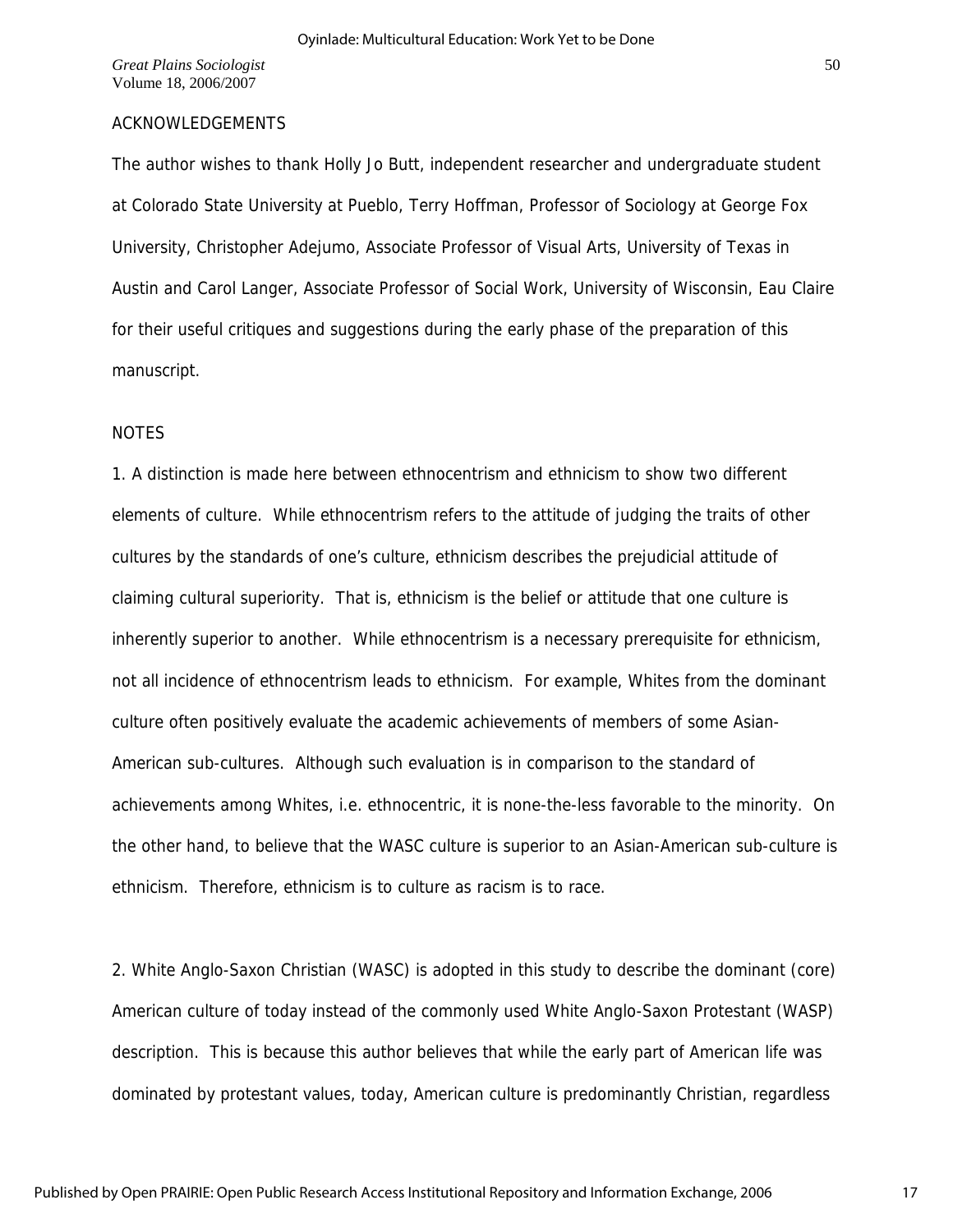of denomination. There has been a significant social intercourse between Catholics and Protestants to transform the American culture from being strictly Protestant to being generally Christian.

3. The weddings cited here were used strictly as an example of cultural conflicts that make the practice of true (equalitarian) multiculturalism highly difficult, if not out right improbable, in a society like the U.S. that has a strong dominant culture. The weddings are not cited in this article as a show of support or opposition by this author for what many may (rightfully or wrongfully) consider as forced or improper marriages.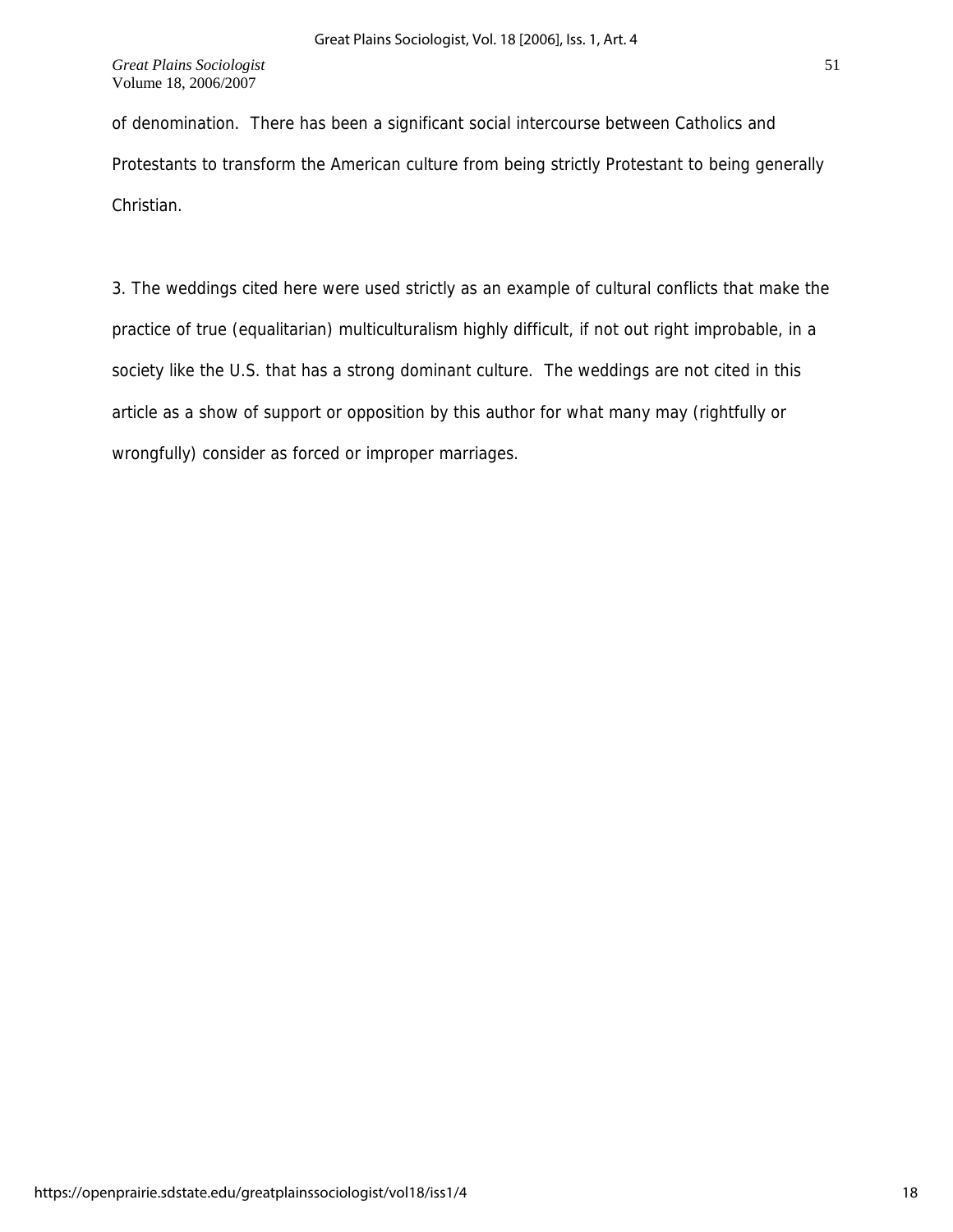### REFERENCES

Adams, Natalie G. 1995. "What Does It Mean? Exploring the Myths of Multicultural Education." Urban Education 30(1):27-39.

Allport, Gordon W. 1970. The Nature of Prejudice. Reading, MA: Addison-Wesley.

American Association of Colleges for Teacher Education on Multicultural Education (AACTE).

1973. No One Model American. A Statement on Multicultural Education. Washington, DC: AACTE, November.

- Banks, James A. 1994. *Multicultural Education: Theory and Practice*. 3<sup>rd</sup> ed. Boston, MA: Allyn & Bacon.
- Banks, Cherry A. M. 1995. "Intellectual Leadership and the Influence of Early African American Scholars on Multicultural Education." Educational Policy 9(3):260-280.
- Banks J. A. and Cherry A. M. Banks. 1995. Handbook on Research on Multicultural Education. New York: Macmillan.

Bogadus, Emory. 1959. Social Distance. Yellow Spring Springs, OH: Antioch Press.

- Chagnon, Napoleon A. 1983. *Yanomamo: The Fierce People*. 3<sup>rd</sup> Ed. New York: Holt, Renehart and Wilson.
- Diaz, Carlos F. 1994. "Dimensions of Multicultural Education." National Forum 74(1):9-11.
- Educational Forum Spring: 263-275. Ehlers, Henry and Dean Crawford. 1983. "Multicultural Education and National Unity." The

Etzioni, Amitai. 1998. "Some Diversity." Society 35(5):59-61.

Felix, Norma. 1992. "Multicultural Education in the Classroom." Delta Kappa Bulletin Fall: 31-35.

Fleras, Augie and Jean Leonard-Elliot. 1992. Multiculturalism in Canada: The Challenge of

Diversity. Nelson Canada: Scarborough.